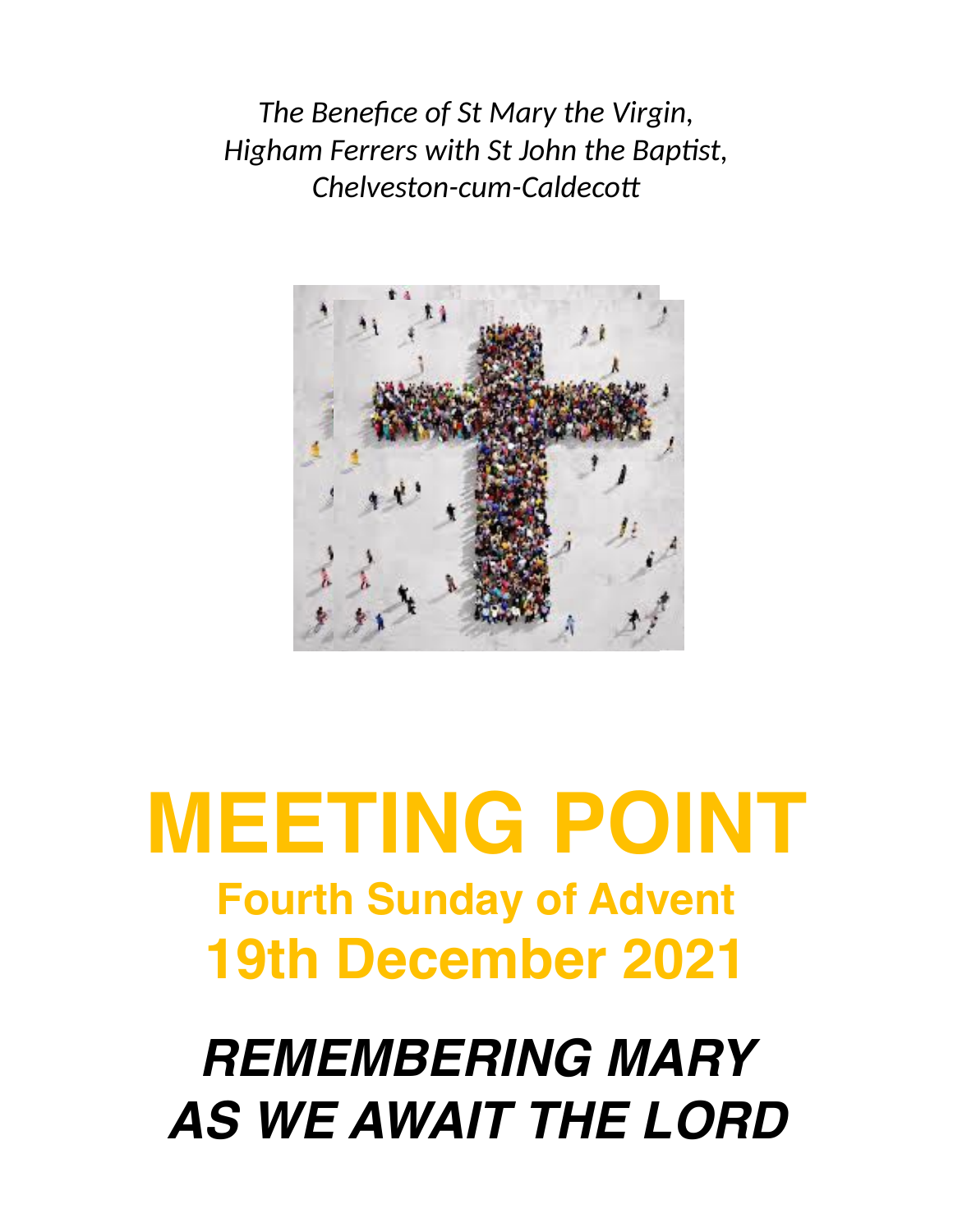

# Online Worship

# *Welcome to our Online Worship –*  **Meeting Point**

*As Sunday Services now take place in our churches, our Online Worship continues in 'Meeting Point' – we are joined together as one worshipping family through our services at home and in church through the seasons of the Church Year and the themes of the Gospel. Sunday Meeting Point helps us deepen our faith as we explore readings from scripture and experiences from our day to day lives.*

*In this week's Advent service we remember Mary, who became the Christbearer, so that the love of God might be born as one of us.*

*It is led by members of our Ministry Team and congregations*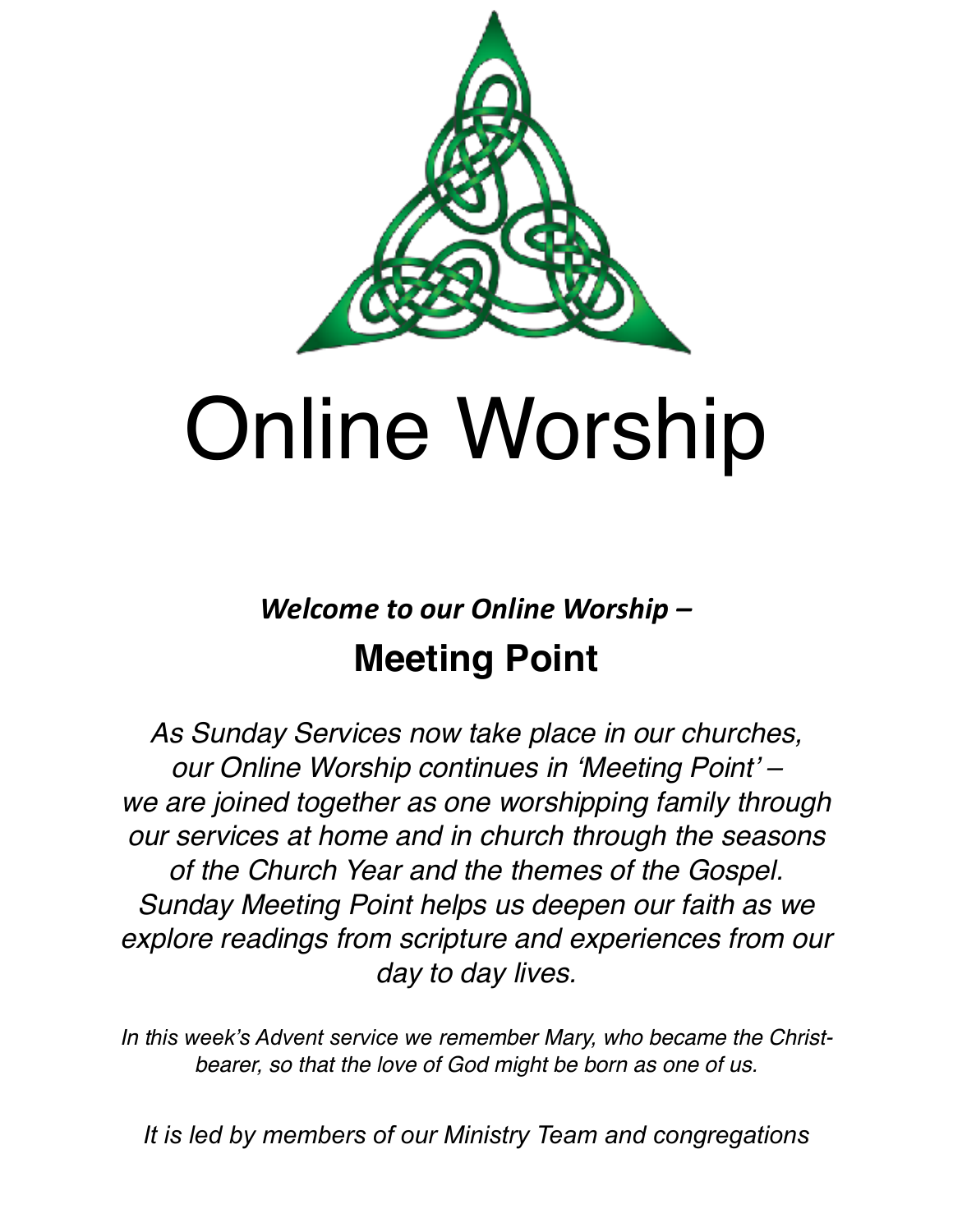

In many churches and homes we have an Advent candle ring during these four weeks. There is a candle for each Sunday with a special central candle to be lit on Christmas Day. You may wish to use your handicraft skills to make your own ring or perhaps to have a small single candle or tea-light to mark each week as you listen to and share in this service.

# *The Welcome*

Fr. *Paul introduces today's service*

# *Hymn*

**Wake, O wake! With tidings thrilling the watchmen all the air are filling, arise, Jerusalem, arise! Midnight strikes! No more delaying, 'The hour has come!' we hear them saying, 'where are ye all, ye virgins wise? The Bridegroom comes in sight, raise high your torches bright!' Alleluia! The wedding song swells loud and strong: go forth and join the festal throng.**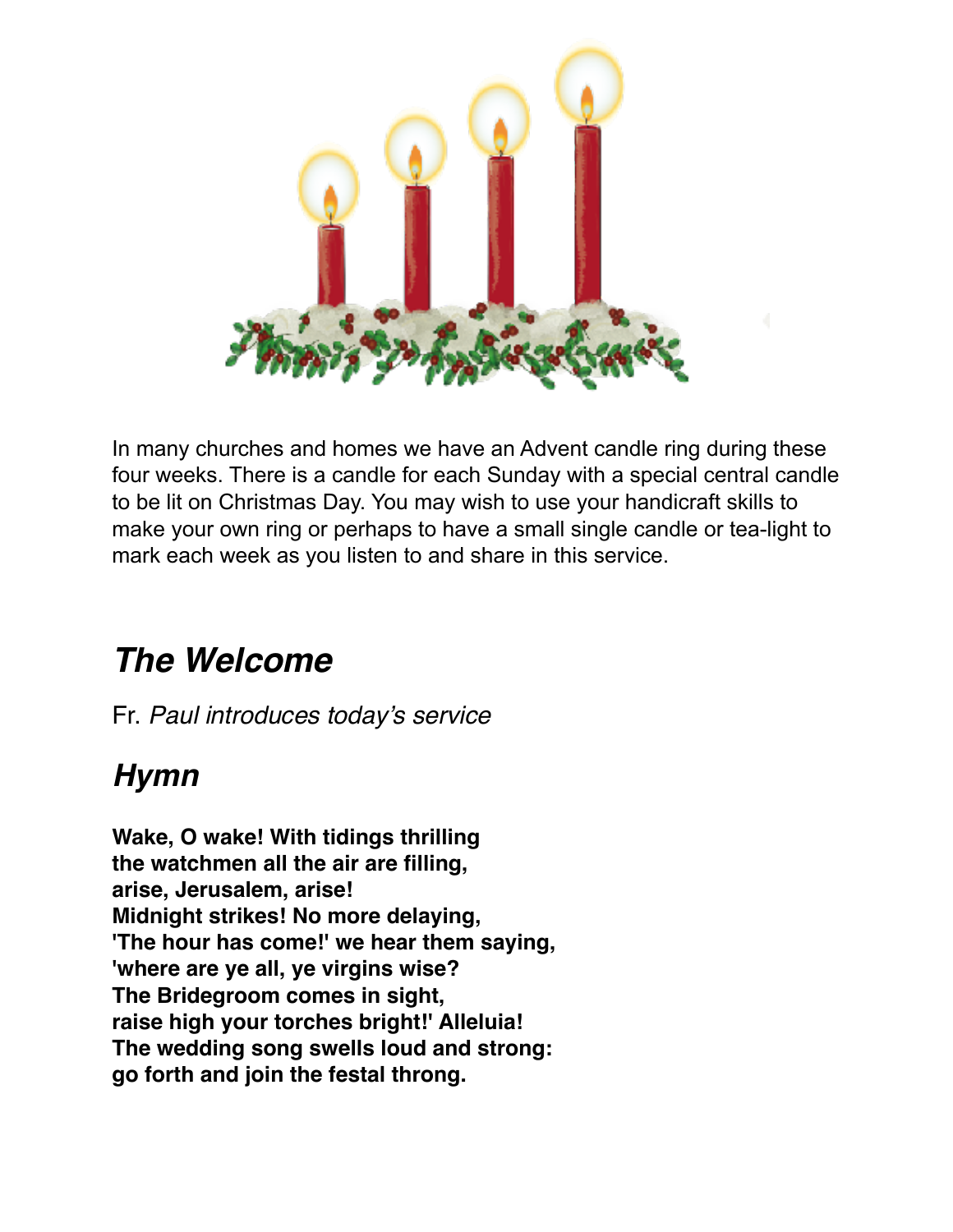**Zion hears the watchmen shouting, her heart leaps up with joy undoubting, she stands and waits with eager eyes; see her Friend from heaven descending, adorned with truth and grace unending! Her light burns clear, her star doth rise. Now come, thou precious Crown, Lord Jesus, God's own Son! Alleluia! Let us prepare to follow there, where in thy supper we may share.**

# *Acclamation - Brenda*



Jesus Christ is the Light of the World: **eternal light, shine in our hearts.**

Lord, open our eyes to your presence. **Come, Lord of light.**

Lord, open our ears to your call. **Come, Lord of light.**

Lord, open our hearts to your love. **Come, Lord of light.**

Lord, open our lives to your guiding.

# *Lighting of the Advent Candle*

*You may like to light four candles at home, as today, we light four candles on the Advent Wreath, the first, the candle of hope, for all of God's faithful people, the second, the candle of peace, for all the prophets, and the women and men of vision, the third, the candle of joy, for John the Baptist and all those who tell out the Good News of God's love, and the fourth candle, the candle of love as we remember Mary, who became the Christ-bearer, so that the love of God might be born as one of us.*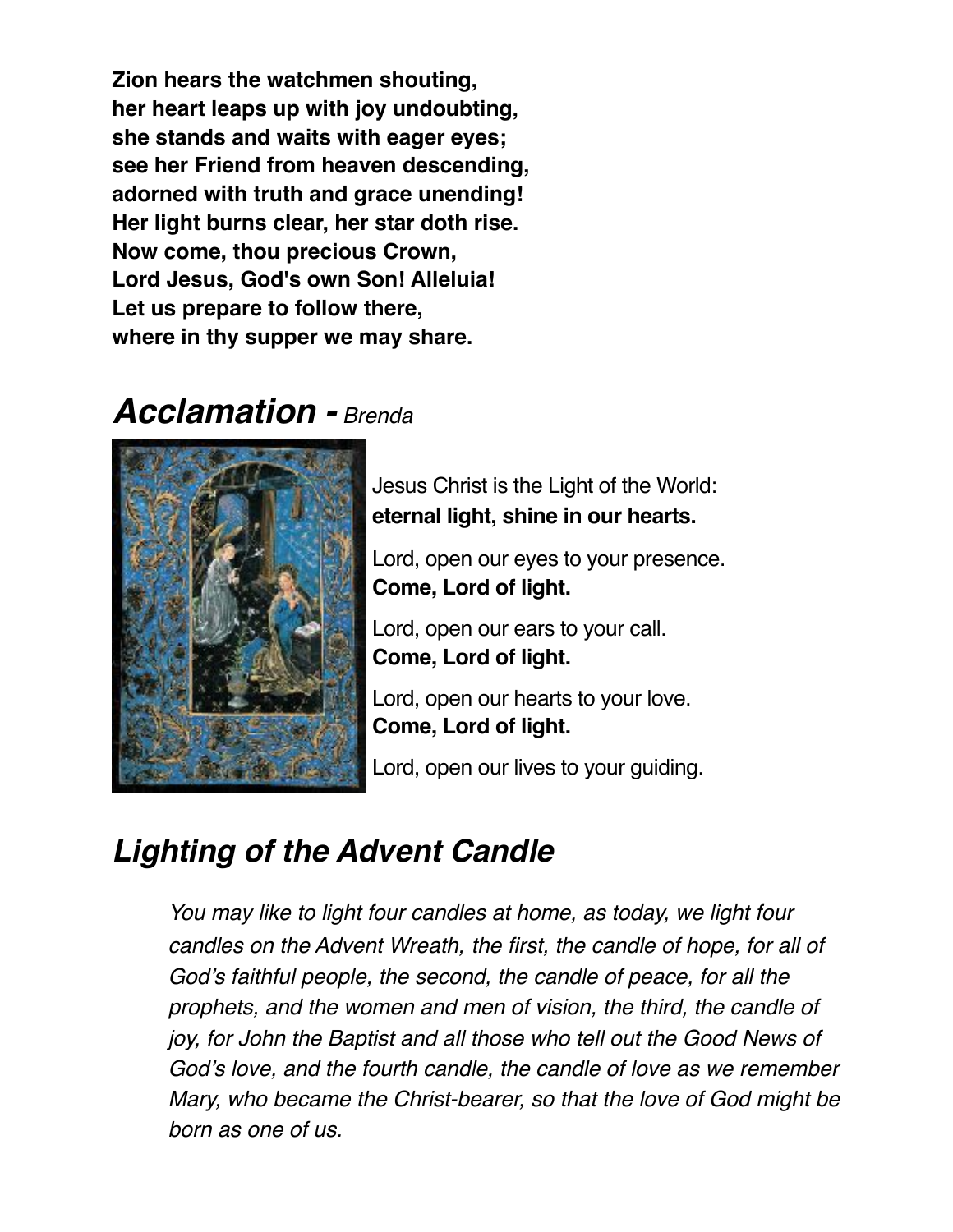Jesus said: 'I am the light of the world. Whoever follows me will never walk in darkness

but will have the light of life.' Jesus Christ is the light of the world: **a light no darkness can quench.**

> People of God: prepare! God, above all, maker of all, is one with us in Christ. Maranatha! **Come, Lord Jesus!**

> God, the mighty God, bends down in love to earth. Maranatha! **Come, Lord Jesus!**

God with us, God beside us, comes soon to the world he has made. Maranatha! **Come, Lord Jesus!**

We are God's children, we seek the coming Christ. Maranatha! **Come, Lord Jesus!**

# *Collect for the Fourth Sunday of Advent* - *Brenda*

Eternal God, as Mary waited for the birth of your Son, so we wait for his coming in glory; bring us through the birth pangs of this present age to see, with her, our great salvation in Jesus Christ our Lord. **Amen.**

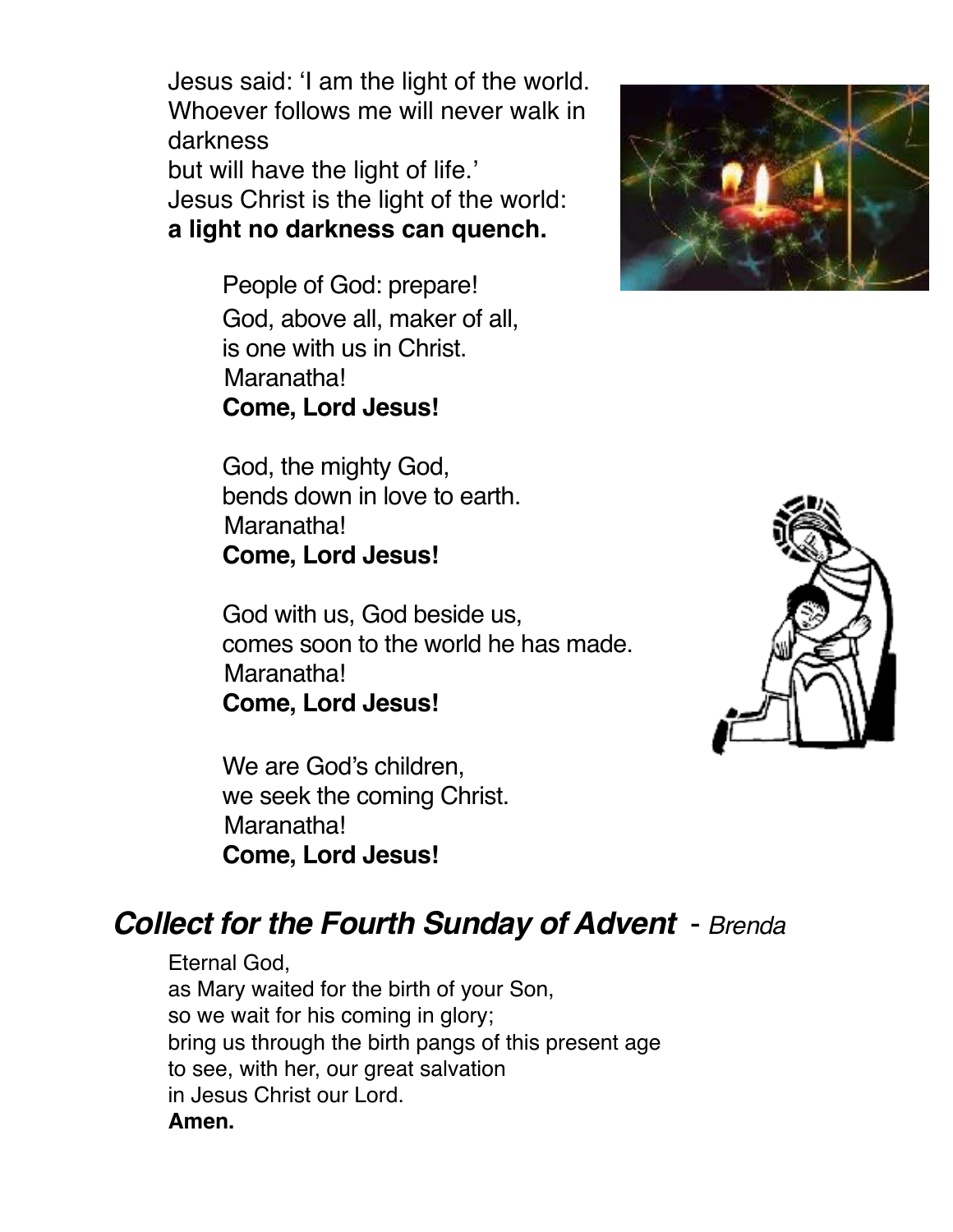# *Bible Reading*– Luke 1:39-45 – *read by Lynda*

At that time Mary got ready and hurried to a town in the hill country of Judea, where she entered Zechariah's home and greeted Elizabeth. When Elizabeth heard Mary's greeting, the baby leaped in her womb, and Elizabeth was filled with the Holy Spirit. In a loud voice she exclaimed: "Blessed are you among women, and blessed is the child you will bear! But why am I so favoured, that the mother of my Lord should come to me? As soon as the sound of your greeting reached my ears, the baby in my womb leaped for joy. Blessed is she who has believed that the Lord would fulfil his promises to her!"

And Mary said: "My soul glorifies the Lord and my spirit rejoices in God my Saviour,

for he has been mindful of the humble state of his servant.

From now on all generations will call me blessed, for the Mighty One has done great things for me - holy is his name.

His mercy extends to those who fear him, from generation to generation. He has performed mighty deeds with his arm; he has scattered those who are proud in their inmost thoughts.

He has brought down rulers from their thrones but has lifted up the humble. He has filled the hungry with good things but has sent the rich away empty. He has helped his servant Israel, remembering to be merciful to Abraham and his descendants forever, just as he promised our ancestors."

Mary stayed with Elizabeth for about three months and then returned home.

# *Carol: Gabriel's Message sung by St Mary's Choir*

The angel Gabriel from heaven came The angel Gabriel from heaven came, his wings as drifted snow, his eyes as flame; "All hail," said he to meek and lowly Mary, "most highly favoured maiden." Gloria!

"I come from heav'n to tell the Lord's decree: a blessed virgin mother you shall be. Your Son shall be Immanuel, by seers foretold, most highly favoured maiden." Gloria!

Then gentle Mary meekly bowed her head;

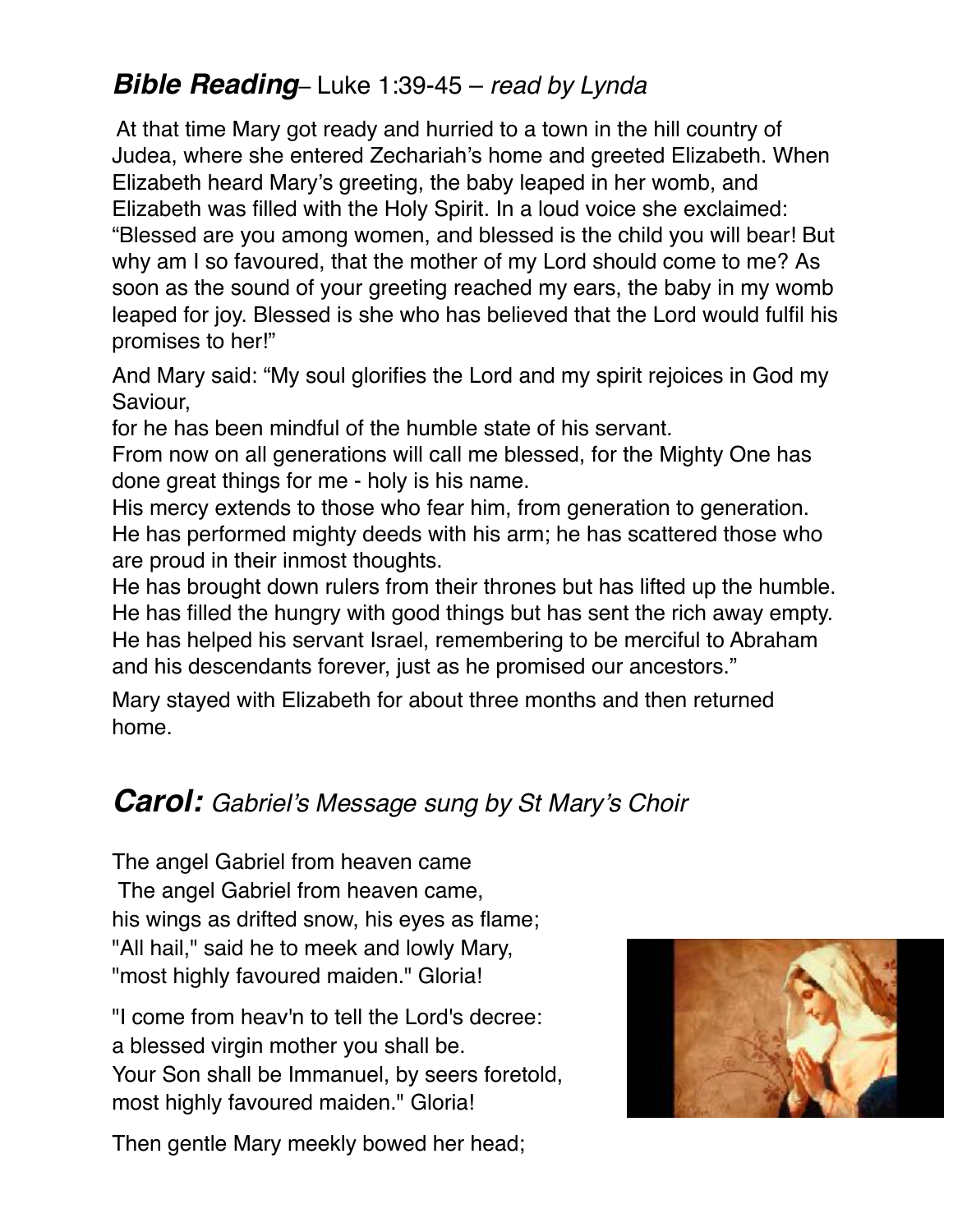"To me be as it pleases God," she said. "My soul shall laud and magnify his holy name." Most highly favoured maiden, Gloria!

Of her, Immanuel, the Christ, was born In Bethlehem, all on a Christmas morn, and Christian folk throughout the world will ever say, "Most highly favoured maiden." Gloria!

# *The latest news – and a girl's reaction*

Annette, a nurse with ante-natal and maternity experience talks about the joys and trials of pregnancy

## *Meditation – Michelle*

## *Hymn*

**Tell out, my soul, the greatness of the Lord! Unnumbered blessings, give my spirit voice; tender to me the promise of his word; in God my Saviour shall my heart rejoice.**

**Tell out, my soul, the greatness of his name! Make known his might, the deeds his arm has done; his mercy sure, from age to age the same; his holy name, the Lord, the mighty one.**

**Tell out, my soul, the greatness of his might! Powers and dominions lay their glory by. Proud hearts and stubborn wills are put to flight, the hungry fed, the humble lifted high.**

**Tell out, my soul, the glories of his word! Firm is his promise, and his mercy sure.**

610 2 2 3 7 3 3 7 7 3 7 1 3 1. Fel va, ny sual, the great-ress of the lan2.

string process to claude Un-sem-bired bles: - ngs give my spir-it voice;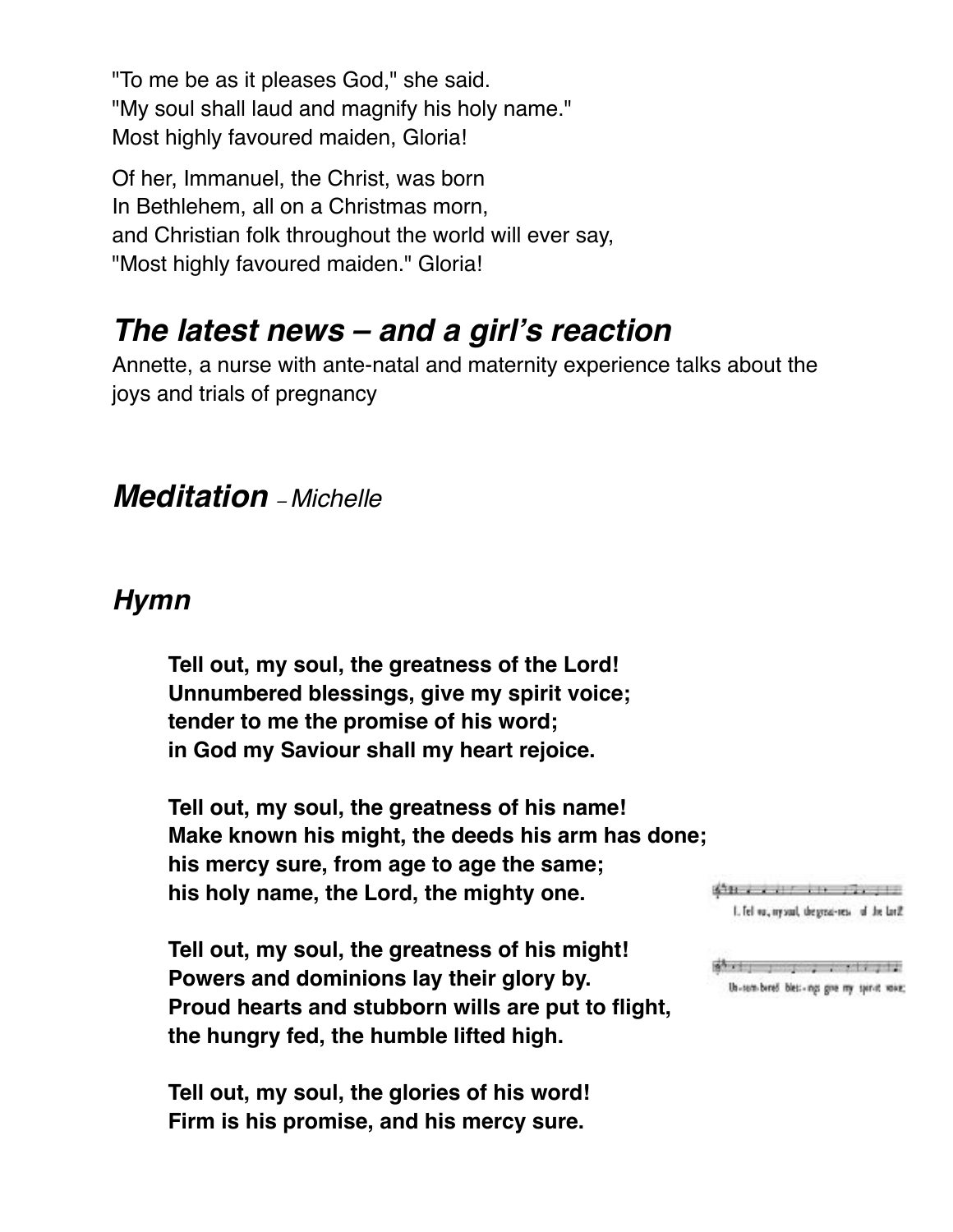#### **Tell out, my soul, the greatness of the Lord to children's children and forevermore!**

*Words: Timothy Dudley-Smith (b.1926) based on the Magnificat Music: WOODLANDS Walter Greatorex (1877-1949)*

# *Prayers of Intercession – led by Lynne and David Pocock*

In joyful expectation of his coming to our aid we pray to Jesus. Come to your Church as Lord and judge. We pray for … Help us to live in the light of your coming

and give us a longing for your kingdom.

#### Maranatha: **Amen. Come, Lord Jesus.**

Come to your world as King of the nations. We pray for … Before you rulers will stand in silence.

#### Maranatha: **Amen. Come, Lord Jesus.**

Come to the suffering as Saviour and comforter. We pray for … Break into our lives, where we struggle with sickness and distress, and set us free to serve you for ever.

#### Maranatha: **Amen. Come, Lord Jesus.**

Come to us as shepherd and guardian of our souls. Give us with all the faithful departed a share in your victory over evil and death.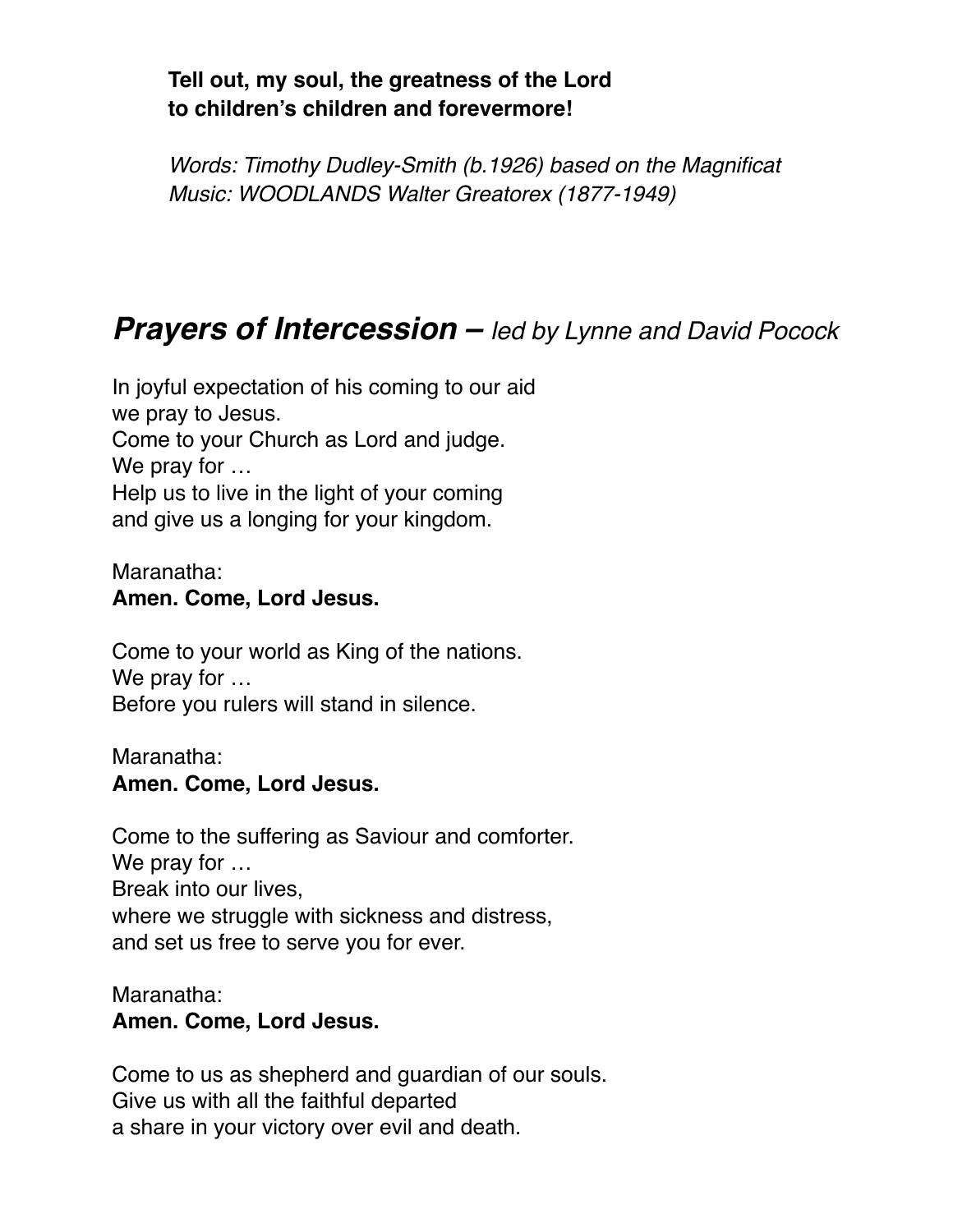#### Maranatha: **Amen. Come, Lord Jesus.**

Come from heaven, Lord Jesus, with power and great glory.

Lift us up to meet you,

that with our Blessed Lady Mary, John the Baptist and all your saints and angels

we may live and reign with you in your new creation.

Maranatha<sup>:</sup> **Amen. Come, Lord Jesus.** *Silence is kept.*

Come, Lord Jesus, do not delay; give new courage to your people, who trust in your love. By your coming, raise us to share in the joy of your kingdom on earth as in heaven, where you live and reign with the Father and the Spirit, one God for ever and ever. **Amen.**

# *The Lord's Prayer*

*And so we pray for the coming of God's kingdom in the words that Jesus himself taught us, saying:*

**Our Father, who art in heaven, hallowed be thy name; thy kingdom come; thy will be done; on earth as it is in heaven. Give us this day our daily bread. And forgive us our trespasses, as we forgive those who trespass against us. And lead us not into temptation; but deliver us from evil. For thine is the kingdom, the power, and the glory for ever and ever. Amen.**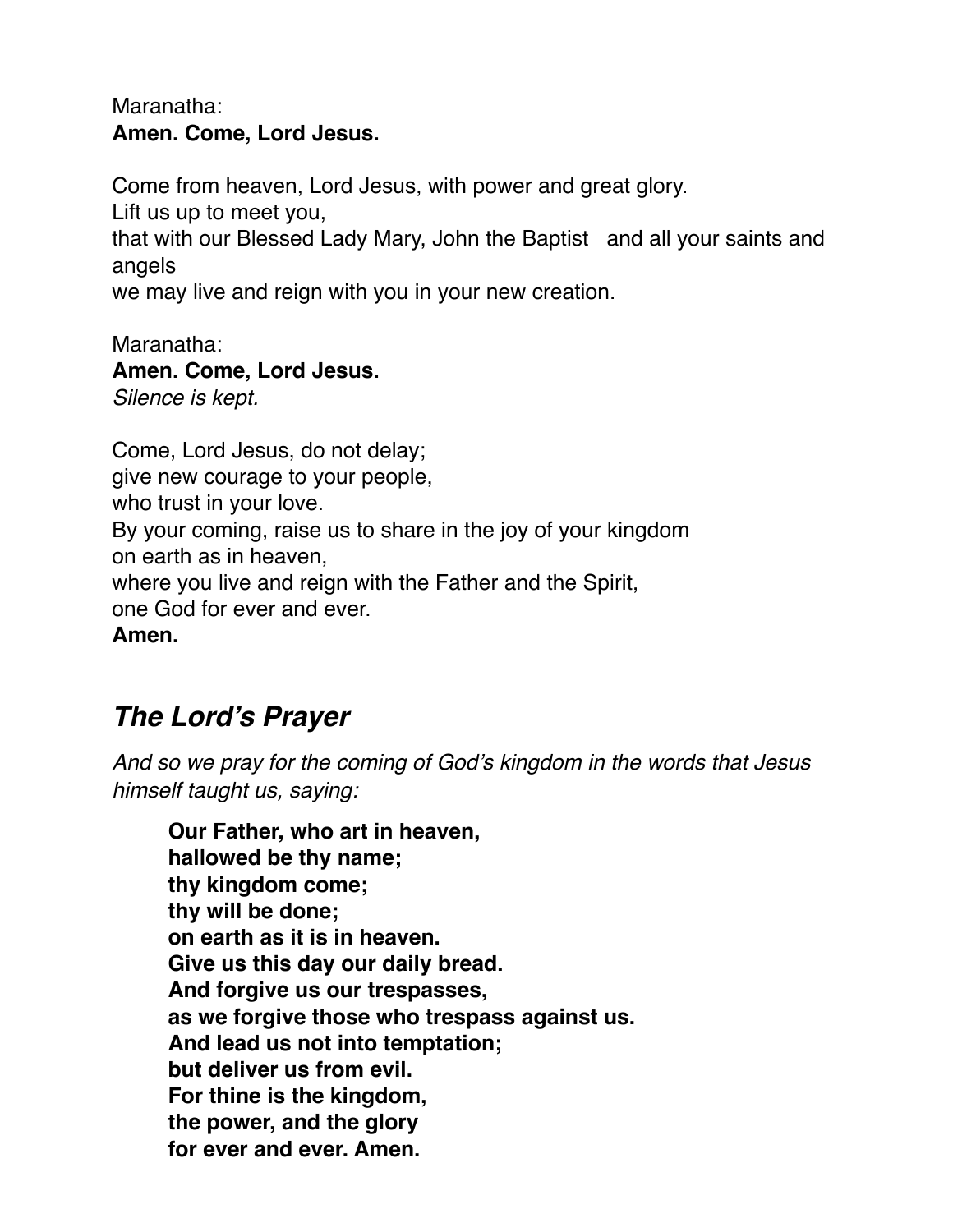#### *The Peace - Paul*

In the tender mercy of our God, the dayspring from on high shall break upon us, to give light to those who dwell in darkness and in the shadow of death, and to guide our feet into the way of peace.



*cf Luke 1.78,79*

The peace of the Lord be always with you; **And also with you.**

### *Choir of St. Mary's Church*

Wait for the Lord, whose day is near; wait for the Lord, be strong, take heart.

*Jacques Berthier (1923-1994)*

#### *Hymn*

**Lo! he comes with clouds descending, once for favoured sinners slain; thousand, thousand saints attending swell the triumph of his train: Alleluia! God appears on earth to reign.**

**Every eye shall now behold him robed in dreadful majesty; those who set at naught and sold him, pierced, and nailed him to the Tree, deeply wailing, shall the true Messiah see.**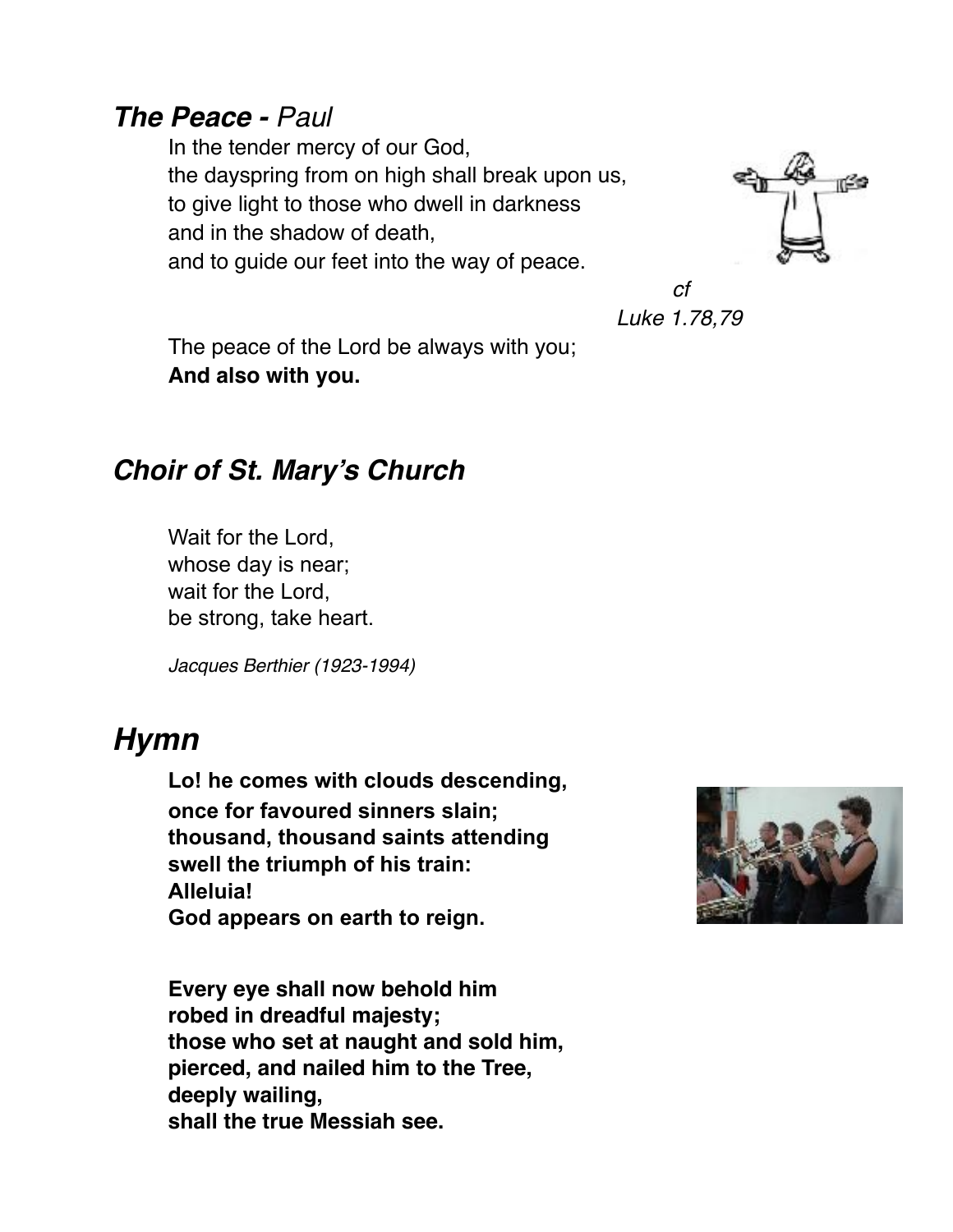**Yea, Amen, let all adore thee, high on thine eternal throne; Saviour, take the power and glory, claim the kingdom for thine own. O come quickly! Alleluia! come, Lord, come.**

*Words: Charles Wesley (1707-1788) and John Cennick (1718-1755) Music: Melody adapted from John Wesley's Select Hymns with Tunes Annext, 1765*

#### *Final Prayer - Brenda*



Heavenly Father, who chose the Blessed Virgin Mary to be the mother of the promised saviour: fill us your servants with your grace, that in all things we may embrace your holy will and with her rejoice in your salvation; through Jesus Christ our Lord.

#### *The Blessing - Fr. Paul*

The love of the Father strengthen you, the love of Jesus surround you, the love of the Spirit guide you,

and the blessing of God Almighty, the Father, the Son, and the Holy Spirit,

be upon you and your loved ones this day and for always.

**Amen**